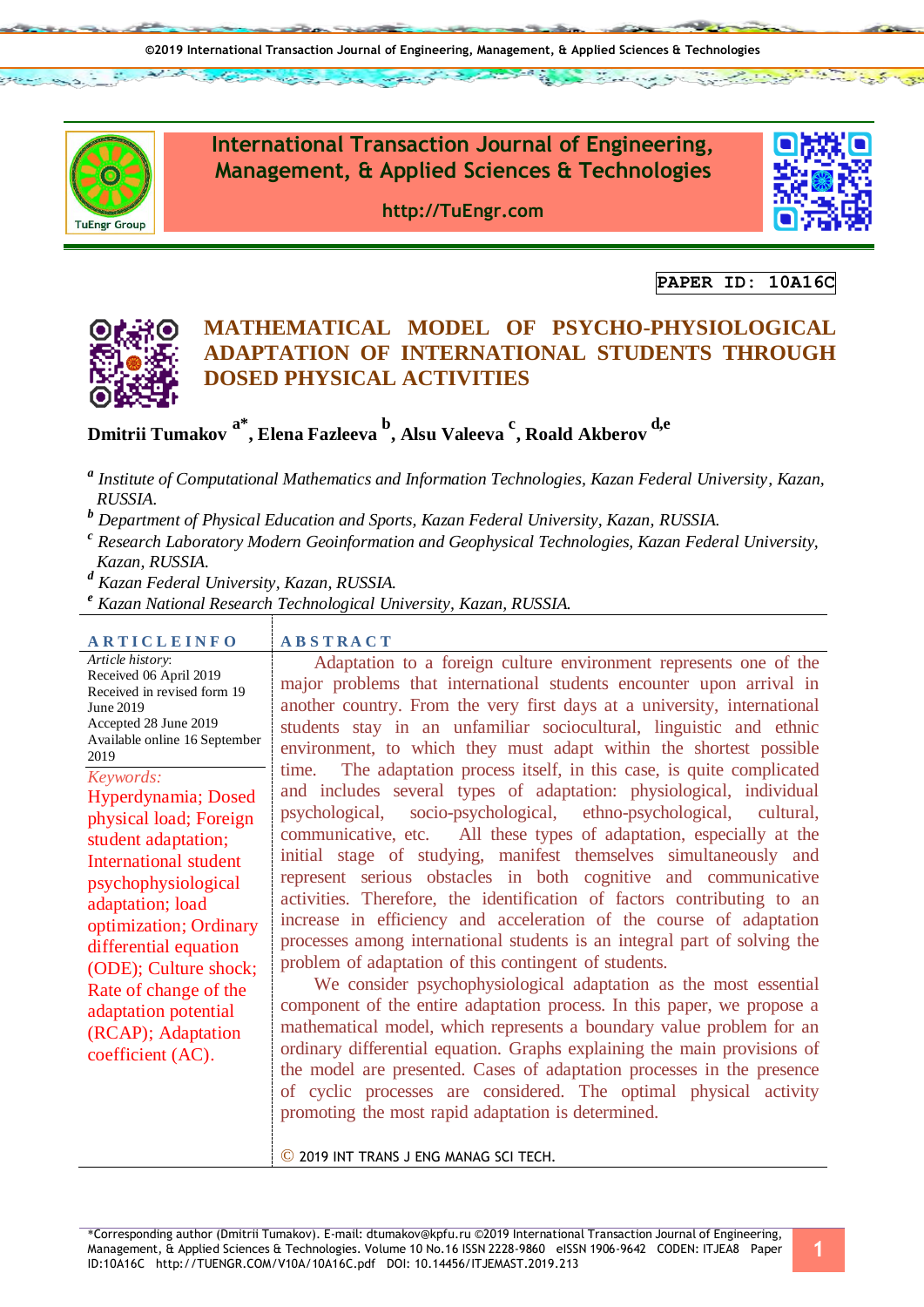### **1. INTRODUCTION**

System studies of the problems of social and psychological adaptation of international students appeared only after 1950. The combination of factors that influence the student's condition in a foreign culture environment is called "culture shock" (Furnham & Bochner, 1986; Furnham, 2004). The historical development of the "traditional" theories of culture shock has led to the emergence of modern theoretical approaches such as "culture learning", "stress and coping" and "social identification". These approaches formed the basis for the theoretical foundation of the ABC concept (affective, behavioral and cognitive) for overcoming the culture shock and adaptation by international students to new living and studying conditions (Zhou et al., 2008). Most scientific research in the field of adaptation by international students concerned precisely the pedagogical, psychological and social aspects of this problem (Gilla, 2007). Therefore, the basis of the principles of modeling of adaptation processes, as a rule, were various psychological and pedagogical conditions (Drozd & Hmurec, 2014).

The authors of this work distinguish psychophysiological adaptation from a variety of types of adaptation, considering it the most essential component of the entire adaptation process. Unlike most studies based on statistical analysis, the present paper proposes a mathematical model that is a boundary value problem for an ordinary differential equation. The model itself contains a small number of parameters, the determination of which depends on a specific personality, new and previous conditions of the student's life. These parameters characterize, in the first place, the resistance and reactivity of the organism to the new environment and various physical activities as well as the biological rhythms of the organism itself.

The work contains graphs explaining the main provisions of the model. Cases of adaptation processes in the presence of cyclic processes are considered. The optimal physical activity promoting the most rapid adaptation is determined.

### **2. PSYCHOPHYSIOLOGICAL ADAPTATION**

Psychophysiological aspects of the adaptation of international students are mainly reflected in the works of Russian authors, and the decisive role of the psychophysiological sphere in the processes of adaptation of international students is considered as well-established (Sevrjukova, 2000). We believe that adaptation begins with the stages of biological (physiological) and psychological adaptation and social adaptation should be considered as the final stage of adaptation of an international student to studying in a foreign cultural environment.

Studies revealed that the period of psychophysiological adaptation (PPA) of international students consists of two periods: unstable (first or second years of study) and stable adaptation (starting from the third year) (Sevrjukova, 2000). Therefore, the search for tools that affect the time (rate) of stabilization of adaptation processes is one of the main tasks for research of this kind.

A literature review showed that practitioners underestimate the impact of physical activity on the adaptation processes of international students, even though it is where that the reserves of increasing the efficiency of the process of adaptation to learning are hidden. Physical education classes are a powerful means of restoring the psychophysical forces of international students, which helps to cope with the problems of social and individual psychological adaptation (Grucjak & Grucjak, 2010;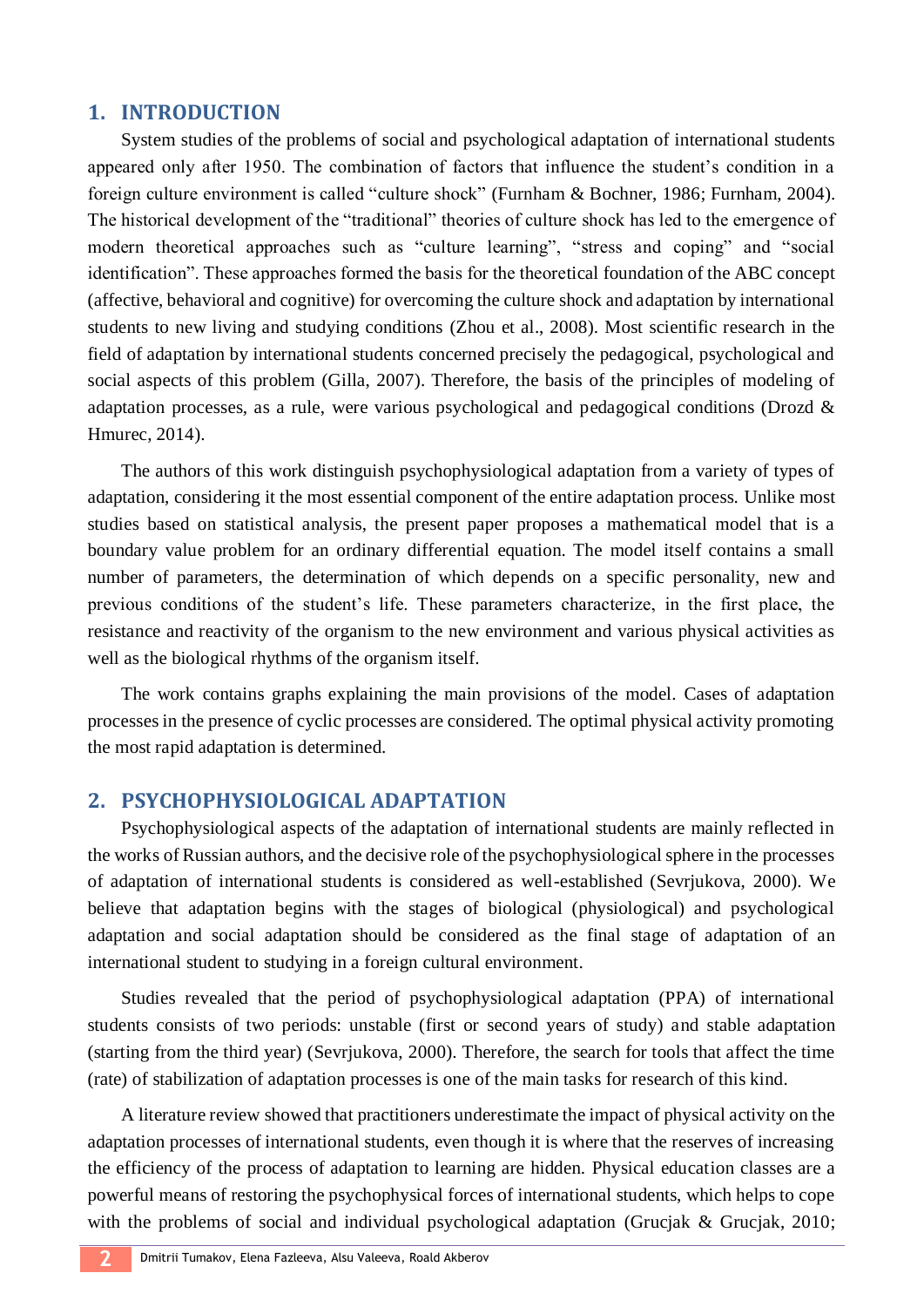Fazleeva et al., 2016; Tumakov et al., 2018).

We believe that in order to achieve optimal indicators of the rate of PPA processes, the motor regime of international students should be represented by at least three types of physical activity: group-wide training sessions, individual (self-directed) sessions and sports sessions (participation in sports competitions). Herewith, in the process of group-wide physical classes with international students, motor activity in the form of moderate-intensity cyclic physical exercises should dominate together with a joint group activity of students, especially in the form of mobile and sports games (Grucjak & Grucjak, 2010).

It is known that in achieving stable adaptation, an important role is played by the factor of the rate of mobilization of physiological reserves and adaptive mechanisms. Therefore, the slower the increase in physical activity, the easier the body will adapt to them. This is what we take into account when choosing the regime and form of physical activity classes since, with a sharp change in the duration or intensity of physical activity, the development of maladaptation is possible (Oparina & Kochetkova, 2013).

The adaptive capabilities of the body also depend on the corresponding cyclic fluctuations in changing the rates of biological reactions (biological rhythms). This is important to consider when building a mathematical model of psychophysiological adaptation. Knowing the laws of biological rhythms, it is possible to prevent or reduce negative adaptive shifts that can occur during physical education classes and sports exercises.

When constructing our mathematical model, we relied on studies examining both special cases of constructing adaptation models and some aspects of modeling in the field of physical education (Berestneva & Sharopin, 2004; Romanov, 2011; Gerget et al., 2018).

In our opinion, the construction of a mathematical model of the influence of physical education classes on the psychophysiological adaptation of international students to studying is a new and promising direction in improving the pedagogical process. This allows one to create an algorithm for the total physical activity of students, ensuring the optimal course of adaptation processes.

## **3. MATHEMATICAL MODEL OF PSYCHOPHYSIOLOGICAL ADAPTATION IN THE SIMPLEST CASES**

We outline the general principles necessary for constructing an adaptation model (Tumakov et al., 2017). Following the work of Il'in (2005), we believe that the level of psychophysiological adaptation is assessed by adaptation potential (AP) and its values vary in the interval  $u(t) \in (1, 7)$ . A value of  $u(t)$  near unity corresponds to a state of complete maladaptation of a person, and value of  $u(t)$  close to seven corresponds to maximum adaptation (in this state, the body is fully adapted to new conditions).

We will assume that the rate of change of the adaptation potential (RCAP) decreases as the AP approaches its boundary values (one or seven). In fact, this means that the more unbalanced the organism or, on the contrary, the more adapted the organism, the more difficult it is to get it out of this state (Tumakov et al., 2017).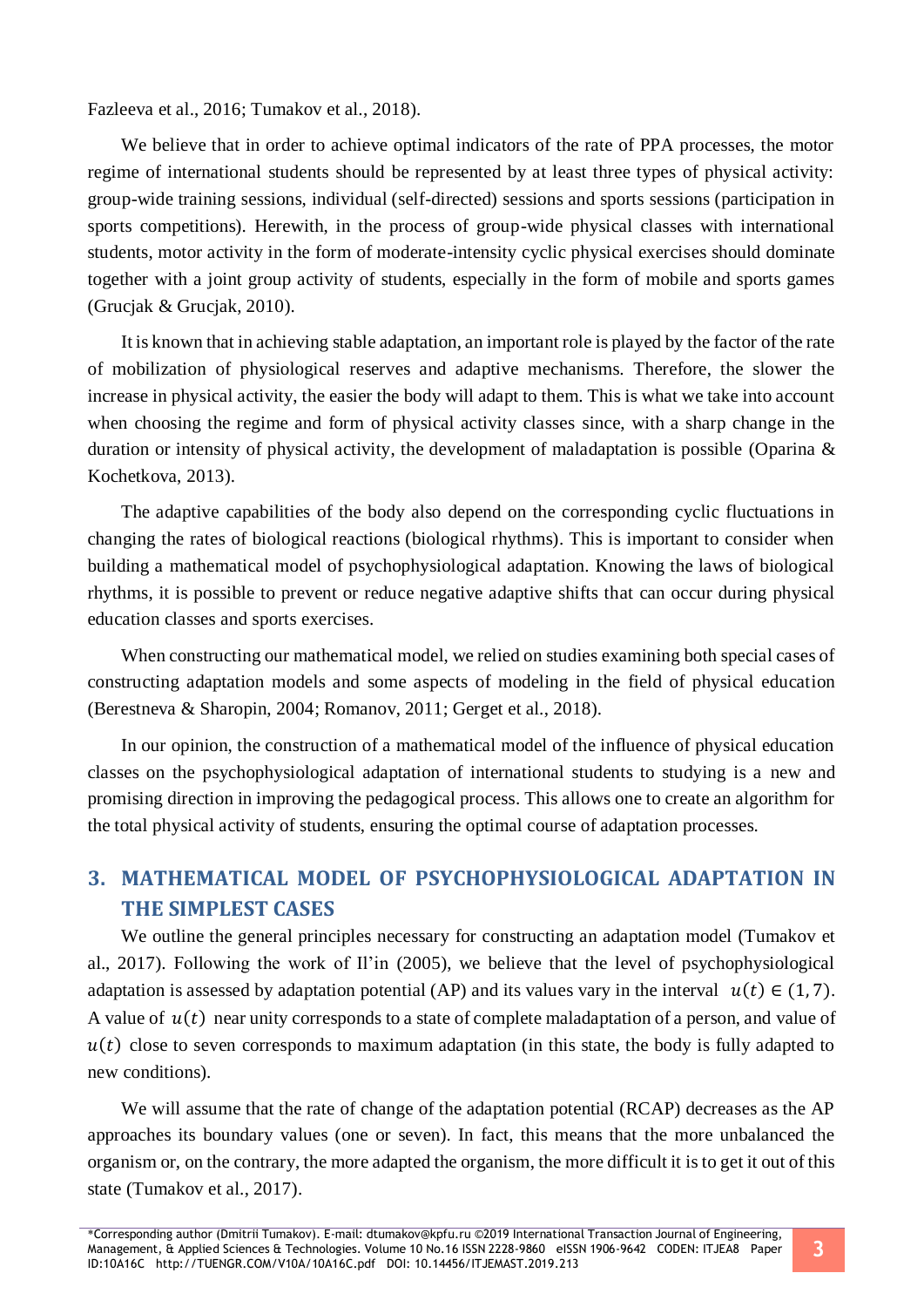A similar relationship between RCAP and AP can be described by

$$
u'(t) = a(t)(u(t) - 1)(7 - u(t))
$$
\n(1),

where  $a(t)$  is a coefficient representing the adaptive properties of the organism and, in the general case, depending on time and current state of the person to be adapted. If  $a(t) = a_0/6$ , where  $a_0$  is a constant, then equation (1) can be solved analytically

$$
u(t) = \frac{7 \exp\{a_0 t\} + C}{\exp\{a_0 t\} + C} \tag{2}
$$

where  $C$  is some constant, which is determined from an initial condition. For the initial condition, it is convenient to set the AP value at the zero time moment  $u(0) = u_0$ . Note that the behavior of AP near its boundaries may differ. In this case, on the right-hand side of equation (1) we obtain power-law expressions (Tumakov et al., 2018).

Figure 1 depicts the graphs  $u(t)$  for various values of the adaptation coefficients  $a(t) = a_0$ . All curves change monotonically from their initial value of the adaptation potential  $u_0 = 4$  to the final value  $u_0 = 1$  or 7. Moreover, a larger value of the parameter  $a_0 > 0$  (dashed line) leads more rapidly to full adaptation  $u(t) = 7$ , while a negative value leads to maladaptation  $u(t) = 1$  (dotted line).



**Figure 1:** Dependence of  $u(t)$  on time t for the case of a constant adaptation coefficient  $a_0$ . Initial adaptation potential  $u_0 = 4$ . The solid curve corresponds to the case  $a_0 = 0.1$ , the dashed curve corresponds to  $a_0 = 0.3$  and the dotted curve corresponds to  $a_0 = -0.1$ .

Let us consider a situation where a person and, accordingly, his/her adaptive properties  $a(t)$  are subjected to cyclic fluctuations. Then the adaptation coefficient can be chosen in the following form:  $a(t) = (a_0 + b \sin ct)/6$ . In this case, equation (1) can be solved analytically:

$$
u(t) = \frac{7 \exp\left\{a_0 t - \frac{b}{c} \cos ct\right\} + C}{\exp\left\{a_0 t - \frac{b}{c} \cos ct\right\} + C}
$$
(3).

The parameter c can be chosen equal to  $c = \pi/2$  (week<sup>-1</sup>), which corresponds to a four-week cycle.

We turn to a more general case that takes into account the time shift during cyclic oscillations. Then equation (1) takes the form

$$
u'(t) = \frac{a_0 + b \sin c(t + d)}{6} (u(t) - 1)(7 - u(t))
$$
\n(4),

whose analytical solution is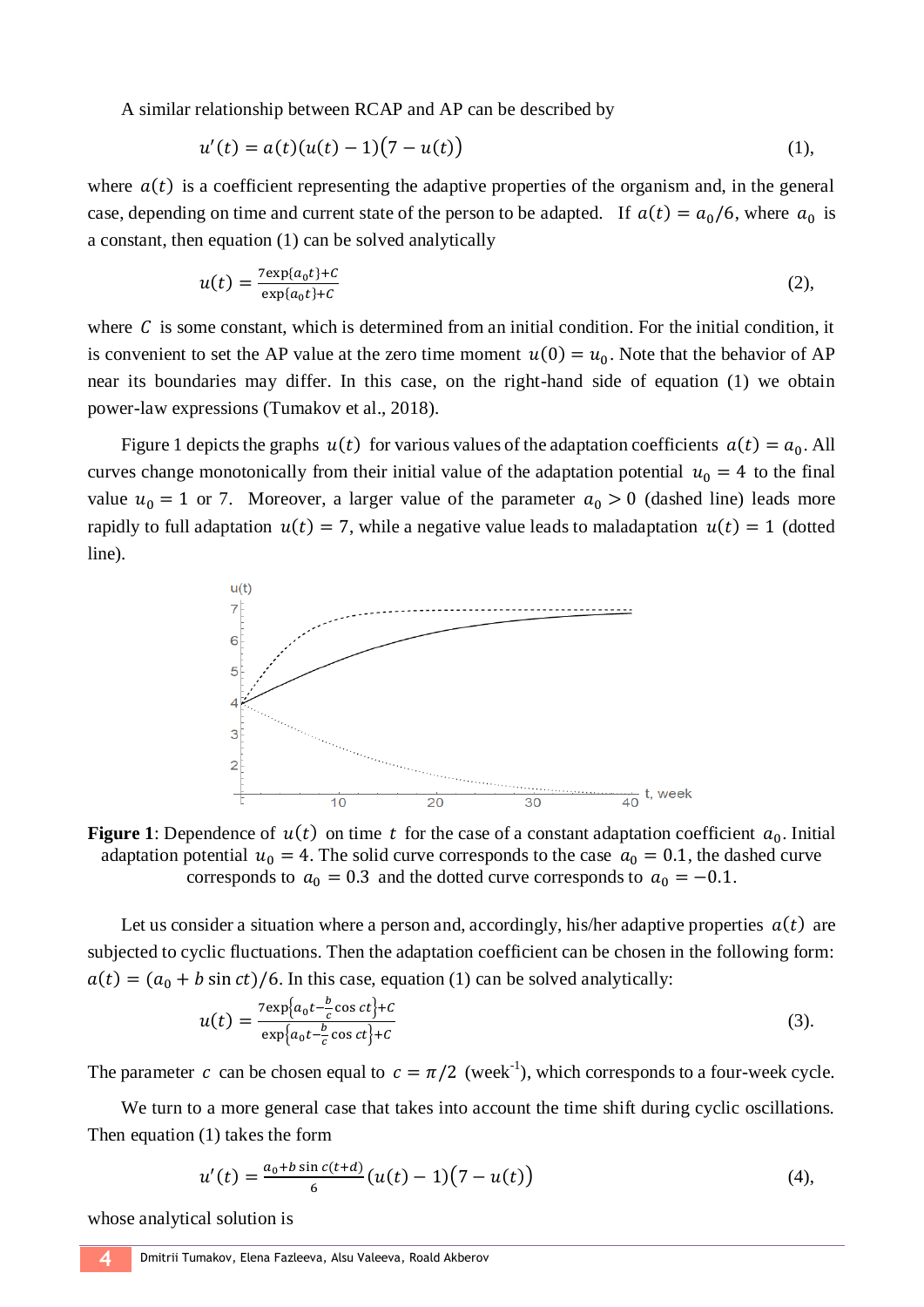$$
u(t) = \frac{7 \exp\{a_0 t - \frac{b}{c} \cos c(t+d)\} + C}{\exp\{a_0 t - \frac{b}{c} \cos c(t+d)\} + C}
$$
(5).

The boundary condition of the kind  $u(0) = u_0$  determines the values of C as

$$
C=\frac{7-u_0}{u_0-1}\exp\left\{-\frac{b}{c}\,\cos\,cd\right\}.
$$

We present in Figure 2 the graphs of the calculation results for equation (5) with the initial condition  $u(0) = 2$  for cases of the identical influence of cyclic oscillations on adaptation; the graphs differ only in the values of  $a_0$ .



**Figure 2:** Dependence of adaptation  $u(t)$  on time t for the case of an oscillating adaptation coefficient  $a(t) = a_0 + b \sin c(t + d)$ . Parameters:  $b = 1$ ;  $c = \pi/2$ ;  $d = 0$ . The solid curve corresponds to the case  $a_0 = 0.1$ , the dashed curve corresponds to  $a_0 = 0.3$  and the dotted curve corresponds to  $a_0 = -0.1$ .

The solid line in Figure 2 corresponds to the case  $a_0 = 0.1$ . In this case, the adaptation process lasts the longest, and the AP oscillations are more pronounced. It can be seen that when the AP approaches its limiting values, the influence of cyclic oscillations decreases. This indicates an increase in the "stability" of the organism upon reaching the states of adaptation or maladaptation.

# **4. INFLUENCE OF PHYSICAL ACTIVITY ON THE COEFFICIENT OF ADAPTATION**

To demonstrate the relationship between the state of adaptive capabilities and the weekly amount of physical activity, it is necessary to introduce additional clarifying parameters. By the weekly amount of physical activity, we imply the total number of hours spent on physical activities of various types: group-wide and individual physical activity in the allotted time, sports (participation in competitions) as well as types of physical activity that have a quick effect on the state of the organism: morning physical exercises, gymnastic and relaxation exercises during the day. The required weekly amount of motor activity is a rather arbitrary parameter and is adjusted taking into account the individual characteristics of each individual. For individuals with sufficiently high adaptive indicators ("satisfactory adaptation"), a temporary decrease in physical activity to less than 3 hours per week does not lead to a rapid increase in symptoms of physical inactivity and a decrease in adaptation potential. Exceeding (short-term or episodic) the weekly classes to a load of more than 14 hours per week will also not lead to negative dynamics of the indicators. Long-term excess of the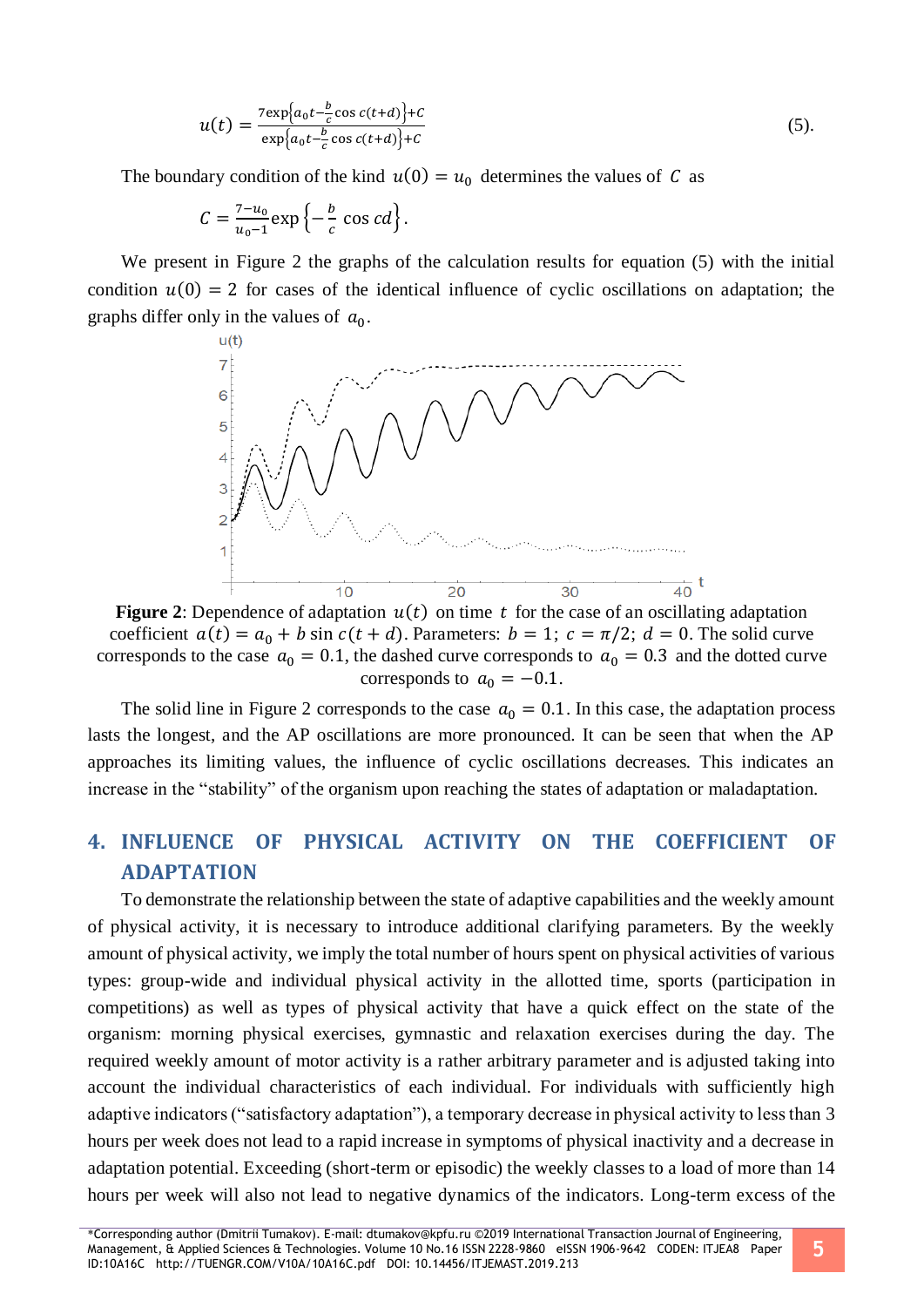optimal (training) mode can lead, first, to the stress of adaptation systems, and then to the failure of adaptation reserves.

In individuals who have initially low indicators of the adaptive capabilities of the organism, a decrease in the motor regime below the minimum will cause a deterioration in psychophysiological parameters. Exceeding (short-term, one-time) the weekly amount of physical activity to over 14 hours per week will cause an increase in symptoms of over-fatigue and a sharp slowdown in the rate of recovery processes in the organism.

Let us now consider the positive effect of physical activity on the adaptation coefficient  $a(t)$  in the framework of our model. We assume that at zero activity the influence is also zero, and with an increase in load, the adaptation coefficient (AC) increases, reaching a given maximum value. The achieved maximum effect (maximum value of AC), as well as the absence of influence from physical activity, depending on the current state of the AP.

Figure 3 presents graphs depicting the positive effect on the AC  $(A<sup>+</sup>)$  for various levels of AP. The dotted line presents a graph for a maladaptive person: an increase in the positive effect takes place at minimal physical activity; the increase in the effect of physical activity stops near the amount of 10 hours per week. The dashed line corresponds to a person with an average AP; visible AC growth here is observed from 5 to 15 hours per week. The solid line is for an adapted person; here the AC growth interval varies between 8 to 18 hours of physical activity per week.



**Figure 3.** Functions of a positive effect on the AC. The solid line corresponds to a fully adapted person ( $u \rightarrow 7$ ); the dashed line corresponds to a person with an average state of AP ( $u = 4$ ), and the dotted line corresponds to a completely maladaptive person ( $u \rightarrow 1$ ).



**Figure 4**: Functions of the negative effect on AC. The solid line corresponds to a fully adapted person  $(u \rightarrow 7)$ , the dashed line corresponds to a person with an average state of AP ( $u = 4$ ), and the dotted line corresponds to a completely maladaptive person ( $u \rightarrow 1$ ). The left side corresponds to the area of hypodynamia, whereas the right side corresponds to the area of hyperdynamia.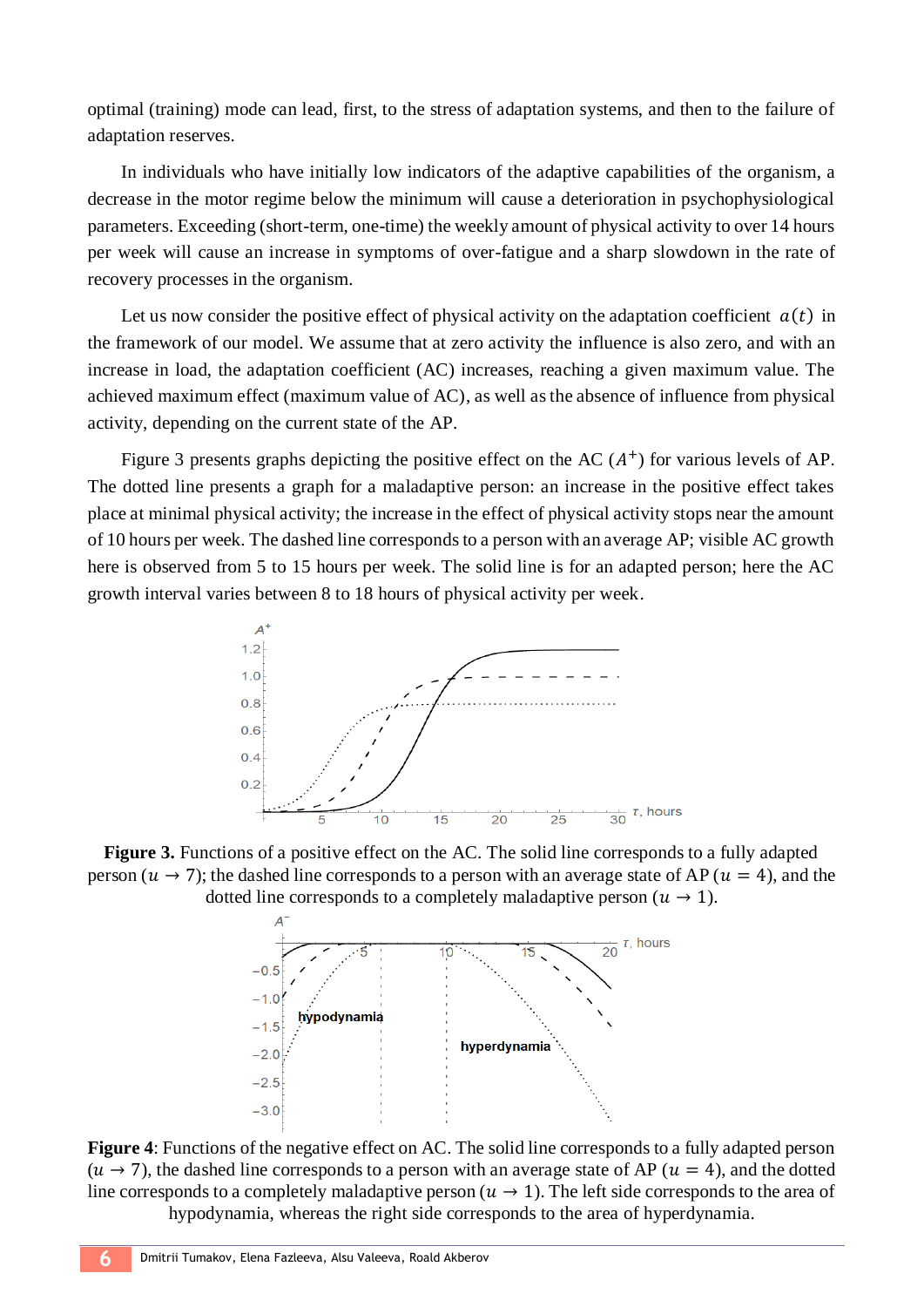We now touch upon the negative impact of processes associated with physical activity on adaptation characteristics  $(A^-)$ . The first is hypodynamia: with a lack of movement, we get a minus in AC. In addition, as in the case of a positive effect, the dotted line corresponds to a maladaptive person – a load of fewer than 6 hours per week has a negative effect. In contrast, a fully adapted person has enough load of more than 2 hours per week to eliminate the effects of physical inactivity. The complete lack of physical activity has a stronger negative effect on a poorly adapted person.

The second negative effect is physical fatigue. For a person with a maximum level of adaptation (solid line), negative effects occur starting from the load of 16 hours per week. For a maladaptive person, these effects occur after the physical activity of 10 hours per week. For example, in the case of 20 hours of training per week, the AC is less than  $-3$  for a maladaptive person versus  $-1$  for a well-adapted person.



**Figure 5**: Dependence of AC on physical activity. The solid line corresponds to a fully adapted person ( $u \rightarrow 7$ ), the dashed line corresponds to a person with an average state of AP ( $u = 4$ ), and the dotted line corresponds to a completely maladaptive person ( $u \rightarrow 1$ ).

The combination of positive and negative factors of physical activity can be represented in the form  $A = A^+ + A^-$ . Graphs for various levels of AP are shown in Figure 5.

Let us describe the AC using the following expression:

$$
a(t;\tau,y) = \frac{1}{15} \frac{11+y}{1+\exp\left\{\frac{10+2y}{3} - \frac{43-y}{60}\tau\right\}} + \begin{cases} -a_1 \left(\tau - \frac{20-2y}{3}\right)^2, & \tau < \frac{20-2y}{3},\\ -a_2 \left(\tau - \frac{74+17y-y^2}{9}\right)^{3/2}, & \tau > \frac{74+17y-y^2}{9} \end{cases}
$$
(6),  
0, otherwise.

Here, the load is  $\tau > 0$ , and the parameter y representing the AP, as said above, varies from 1 to 7. The coefficients  $a_i$  corresponding to Figures 3–5 are hereinafter chosen as  $a_1 = 0.06$ ,  $a_2 = 0.1$ .

# **5. MATHEMATICAL MODEL OF PSYCHOPHYSIOLOGICAL ADAPTATION THROUGH PHYSICAL ACTIVITY TAKING INTO ACCOUNT THE ADAPTATION POTENTIAL**

Let us consider the adaptation process for the case when the current state of a person to be adapted is taken into account. In this case, the AC is described by expression (6). Figure 6 presents the dynamics of adaptation at the physical activity of 11 hours per week  $u_1$  taking into account the AP (solid line) and  $u_2$  and  $u_3$  without taking into account the AP (dashed and dotted lines).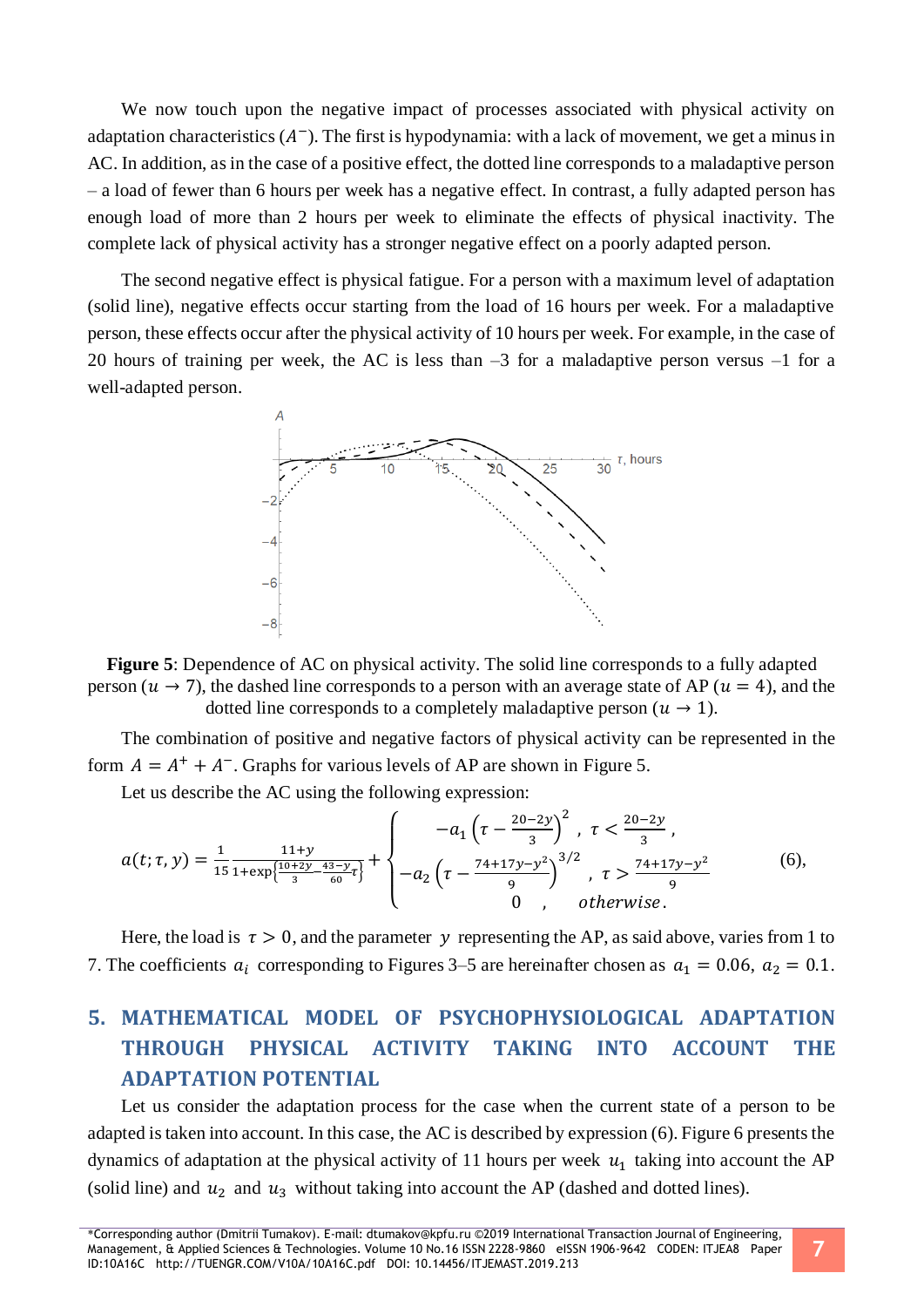

**Figure 6**: Curves of changes in the AP at a fixed load of 11 hours per week. The solid line corresponds to the model taking into account the AP, the dashed and dotted lines are for the model not taking into account the AP with different initial conditions.

It is clearly seen that in the initial period (about 10 weeks)  $u_1$  and  $u_2$  increase approximately in the same way. Then, the growth of  $u_1$  is slowed down so that in the thirtieth week ( $t \approx 32$ )  $u_3$ , which started from a lower value  $u_3(0) = 1.5$  (dotted line), reaches the value of  $u_1$ .



**Figure 7**: Curves of changes in the AP at a fixed load of 11 hours per week, and with oscillations. The solid line corresponds to the model taking into account the AP, the dashed and dotted lines are for the model not taking into account the AP with different initial conditions.

Now let us consider adaptation with 4-week cycles (Figure 7). Here the picture is identical to the situation shown in Figure 6. The AP curve, taking into account the potential (solid line), behaves similar to the curve also represented by the solid line in Figure 6 with respect to curves for models without AP (dashed and dotted lines).

Note that the load in the considered examples was fixed at  $\tau = 11$  hours. However, it is evident that the adaptation process can be accelerated by optimizing physical activity. We consider the adaptation process with an optimized load in the next section.

## **6. OPTIMIZATION OF PHYSICAL ACTIVITY FOR ACCELERATING SUCCESSFUL PSYCHOPHYSIOLOGICAL ADAPTATION**

Now let us move on to the process of adaptation, taking into account the AP at optimal physical loads. Analyzing the graphs in Figure 3, it can be expected that it is desirable to increase physical activity by increasing the AP. This will provide more rapid adaptation. From a mathematical point of view, at every moment in time it is necessary to find a maximum for the AC as a function of the parameter y. Thus, equating the derivative of the AC to zero for fixed  $t$  and  $y$  will give

$$
\frac{da(t;\tau,y)}{d\tau} = 0\tag{7}.
$$

The solution to this equation  $\tau^*$  represents the optimal load at time t at the current state of the AP y.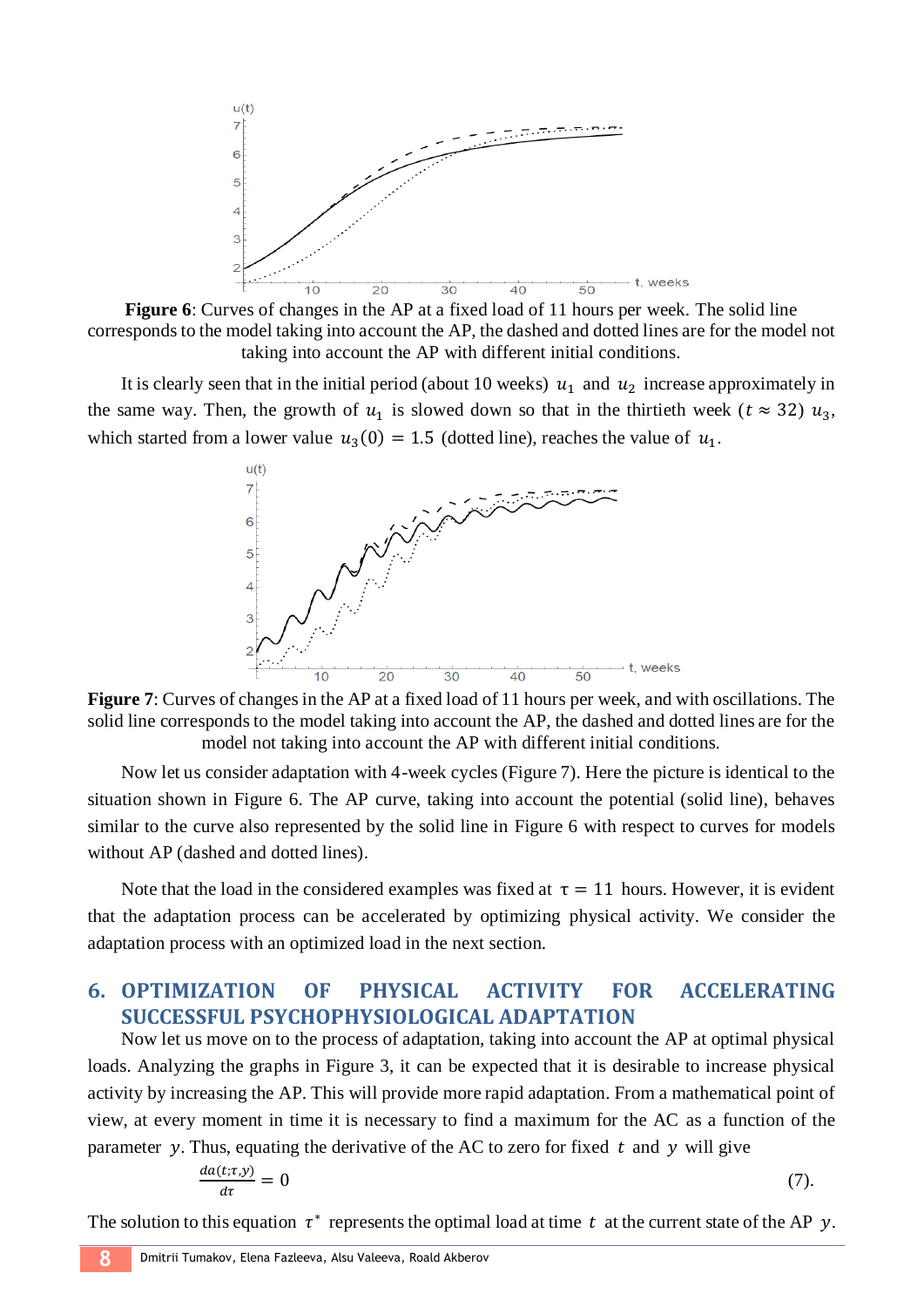

**Figure 8.** Curves of changes in the AP. The solid line corresponds to the model taking into account the AP, the dashed line is for the model not taking into account the AP. Solid and dashed lines are for a fixed load of 11 hours per week. The dotted line corresponds to the AP with the optimized load presented in Figure 10.

Figure 8 presents the dynamics of the AP in time. The solid and dashed lines correspond to the AP with a fixed load for models with and without accounting for the AP, respectively. The dotted line corresponds to the curve for the model taking into account the AP at an optimal load. As seen in Figure 8, optimization carried out already in the early stages accelerates the adaptation process.



**Figure 9.** Curves of changes in the AP. The solid line is plotted for adaptation without oscillations; the dashed line is for adaptation with oscillations.

Now let us compare the "optimal" adaptation without cycles and with cycles. The graphs are shown in Figure 9. It is worth noting that adaptation is achieved at approximately the same time. The change in the "optimized" physical load with time is shown in Figure 10.



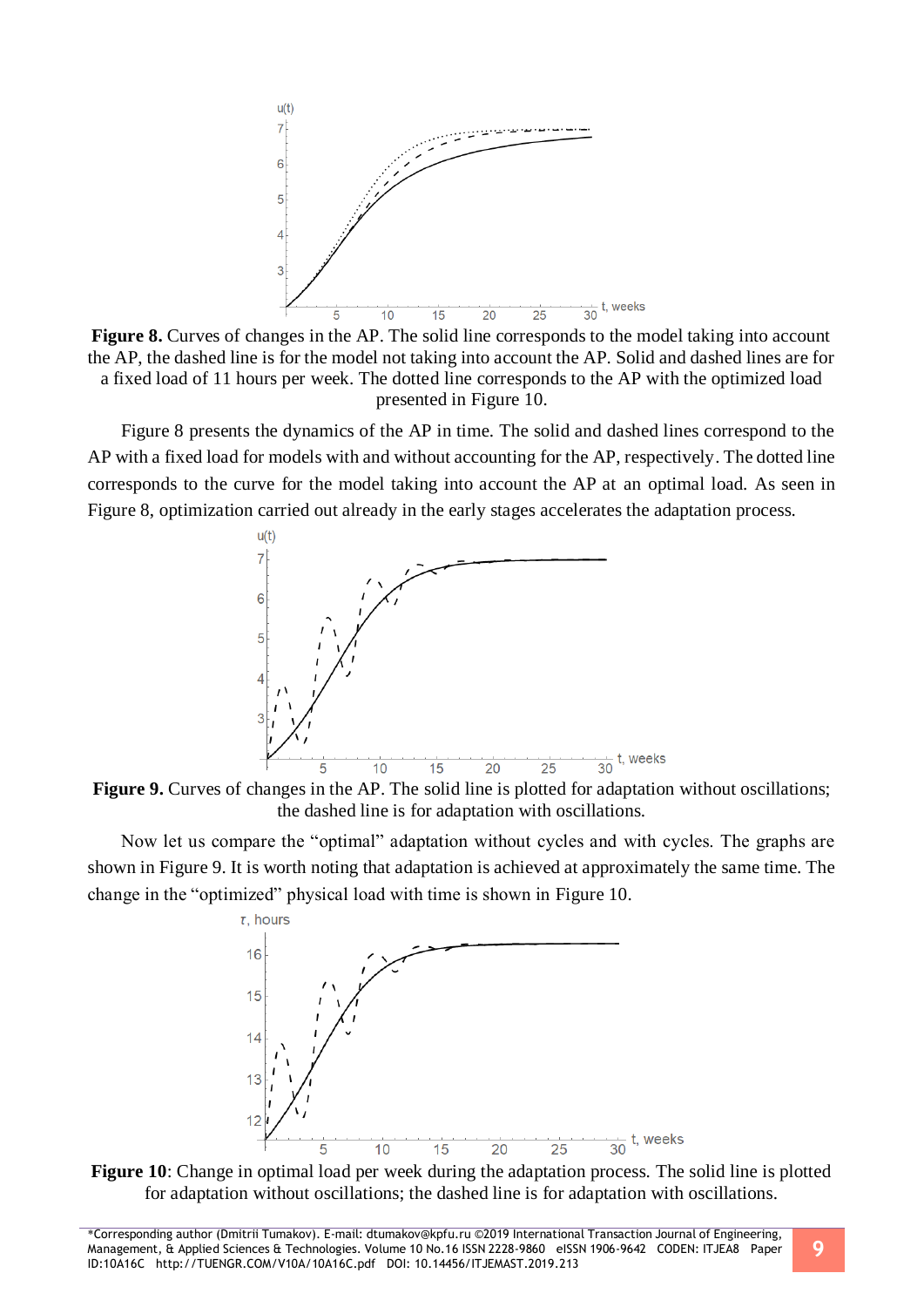Note that the solutions to Equation (7) are obtained numerically. However, for adaptation without cycles (solid curve in Figure 10), the dependence of the optimal load  $\tau$  on the AP  $\gamma$  can be approximated with a high degree of accuracy by

$$
\tau = 8.35 + 1.8 y - 0.095 y^2 \tag{8}
$$

#### **7. CONCLUSION**

Our study confirmed the initial hypothesis that the optimal mode of physical activity for international students will optimize the process of psychophysiological adaptation to new conditions of the studying environment. The constructed mathematical model will help determine the number of loads and the duration of physical activity and sports exercises for international students with different initial levels of adaptation indicators.

For achieving positive dynamics of adaptation indicators, the students with a low initial level are recommended to gradually increase the number of hours of physical activity per week. Students with a sufficiently high level of adaptation need, within the framework of the optimal motor regime, to alternate the motor load both quantitatively (in time) and qualitatively (in intensity and type of motor activity).

The result of the study can be used by the ministries of health, education, and sports in the selection of curricula that take into account the adaptation characteristics of international students.

### **8. DATA AND MATERIAL AVAILABILITY**

Information regarding this study can be requested to the corresponding author.

#### **9. ACKNOWLEDGEMENT**

The work is performed according to the Russian Government Program of Competitive Growth of Kazan Federal University.

#### **10.DATA AND MATERIAL AVAILABILITY**

For information related to this study, please contact the corresponding author.

#### **11.REFERENCES**

- Berestneva, O. G., & Sharopin, K. A. (2004). Postroenie modelej adaptacii studentov k obucheniju v vuze, Izvestija Tomskogo politehnicheskogo universiteta, 5(307), 131-135. [In Russian].
- Drozd, L. N., & Hmurec, L. B. (2014). Models of culture shock and adaptation. Materialy v mezhdunar. nauch.-prakt. konf.:"Mir yazykov: rakurs i perspektiva". 1, 13-31. [In Russian].
- Fazleeva, E., Rahimov, M., Pasmurov, G., & Shalavina, A. (2016). Physical training at university as a means of adaptation of foreign students to the study in different cultural environment. The Social Sciences, 11, 500-501.
- Furnham, A. (2004). Education and culture shock. Psychologist, 17(1), 16.
- Furnham, A., & Bochner, S. (1986). Culture shock. Psychological reactions to unfamiliar environments. Culture shock. Psychological reactions to unfamiliar environments.